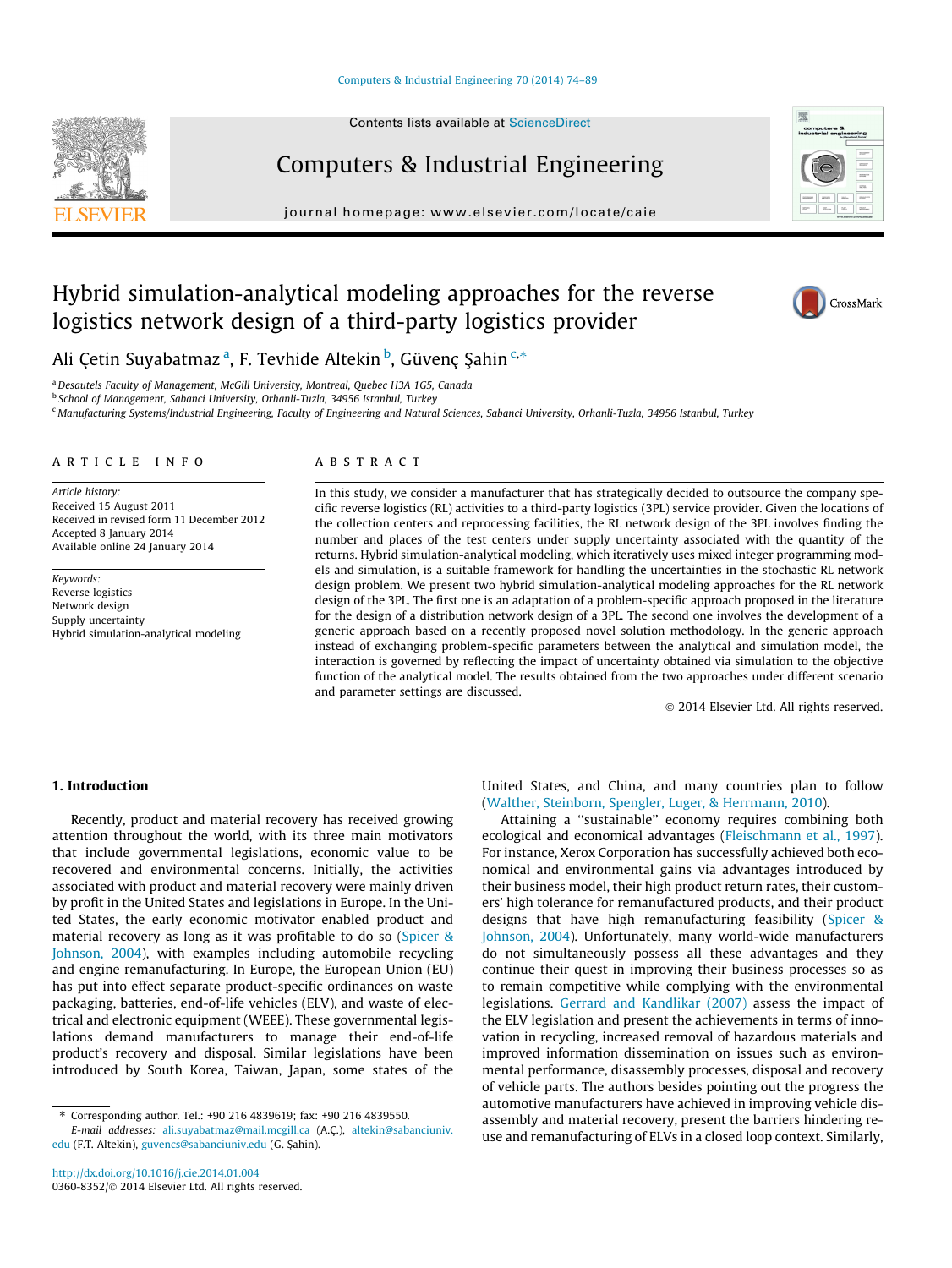the current treatment of products within the scope of WEEE is widely recycling-oriented rather than remanufacturing-oriented ([Walther et al., 2010; White, Masanet, Rosen, & Beckman, 2003\)](#page--1-0). Due to obsolete technologies, outdated architectures, advanced age and/or low values associated with these products, reuse potential of the products and/or constituting parts and components is very low. Thus, within the recycling-oriented approach, independent demanufacturing companies manually disassemble different types of electronic products of many manufacturers, sell metal and other tradable material fractions of defined quality grades to recycling companies and then send remaining material fractions to appropriate sites for disposal or incineration ([Walther & Spen](#page--1-0)[gler, 2005](#page--1-0)).

The current recycling-orientated approach (rather than a remanufacturing-orientated one within a closed loop context), requires the design of reverse logistics (RL) systems, also referred to as reverse supply chain (RSC) systems. The RL activities first involve collecting end-of-life products and testing/sorting where an assessment is made regarding their quality so as to make a decision on type of recovery for their reprocessing. Then, the sorted products are redistributed for their reprocessing. Within a recycling-oriented approach reprocessing may include reuse of the end-of-life product, refurbishment and recovery of spare parts, recycling and disposal of waste through landfilling and/or incineration. The high level decisions on the design of RL systems require determination of whether the collection should be performed industry-wide (i.e. collect same product type from multiple producers) or company-specific (i.e. manufacturer facilitates collection of its own products), whether the testing/sorting should be centralized (common for commodity-type high-volume returns due to high-cost testing) or distributed (appropriate for reliable, consistent and cheaper testing), and finally whether the reprocessing should be performed at original facilities (preferable for refurbishing and recovery of spare parts) or secondary facilities (good for commodity-type high-volume products usually recovered through recycling) [\(Barker & Zabinsky, 2008\)](#page--1-0).

The current recycling-oriented focus leads more and more manufacturers to outsource their RL activities to third-party logistics (3PL) service providers ([Lee, Bian, & Dong, 2007b](#page--1-0)). Via outsourcing the RL activities, the manufacturers not only manage to comply with the environmental legislations but also avoid the financial risks associated with end-of-life uncertainties. Moreover, they focus on the forward production flows, which is what they do best and is their core function, and leave RL activities to specialized companies that innovate and increase efficiency due to the fierce competition in the recycling industry ([Spicer & Johnson, 2004\)](#page--1-0). As long as the legislations keep favoring the environment and the customer, the need for 3PL service providers performing RL activities is expected to increase ([Krumwiede & Sheu, 2002](#page--1-0)).

In this study, we consider a manufacturer that has strategically decided to perform company-wide collection by outsourcing the company-specific RL activities to a 3PL. The problem setting we de-scribe is plausible for the four configurations classified by [Barker](#page--1-0) [and Zabinsky \(2008\)](#page--1-0) as company-wide collection where either centralized or distributed sorting/testing is performed and either original or secondary facilities are used for reprocessing. These configurations encompass 23 out of the total 40 case studies categorized in that study.

Nowadays, catastrophic events and uncertainty in businessas-usual factors (such as demand, raw material prices, energy costs, product prices, and exchange rates) inspire more research on supply chain network design to incorporate uncertainty (for a critical review of the relevant literature, we refer the interested reader to [Klibi, Martel, & Guitouni \(2010\)\)](#page--1-0). Still, the supply uncertainty in timing, quantity and quality of the end-of-life products remains to be a major distinction between RL networks and traditional production–distribution networks [\(Fleischmann,](#page--1-0) [Krikke, Dekker, & Flapper, 2000\)](#page--1-0). When the uncertainties associated with the reprocessing activities are added on the top of the demand and supply uncertainties, efficient and effective design and operation of RL networks (as well as closed loop supply chains (CLSC)) so as to achieve profitability becomes a challenge and requires development of problem-specific methodologies as well as generalized models [\(Akçalı, Çetinkaya, & Üster, 2009\)](#page--1-0). Although the literature on the design of RL networks as well as CLSC networks recognizes the existence of all these uncertainties, there are very few studies that incorporate them ([Akçal](#page--1-0)ı [et al.,](#page--1-0) [2009](#page--1-0)) via mainly analytical models and rarely simulation models.

Analytic and simulation modeling, representing the two endpoints of applicable mathematical modeling approaches, bear well known advantages and disadvantages in terms of represented realism and costs associated with developing and using these solution procedures [\(Shanthikumar & Sargent, 1983](#page--1-0)). So as to utilize the best of both modeling approaches, combining them within hybrid simulation-analytic modeling has been proposed and used as a viable option as long as it is cost efficient. Hybrid simulation-analytic modeling is defined as ''building independent analytic and simulation models of the total system, developing their solution procedures, and using their solution procedures together for problem solving in which hybrid modeling occurs through using the solution procedures together'' by either sequential or iterative use of the solution procedures ([Shanthikumar & Sargent, 1983](#page--1-0)). Hybrid simulation-analytical modeling and models are applied in many problem contexts through problem-specific approaches that iteratively use analytical and simulation models through the exchange of problem-specific parameters (some examples include [Byrne &](#page--1-0) [Bakir, 1999; Byrne & Hossain, 2005; Ko, Ko, & Kim, 2006](#page--1-0)). Recently a generic hybrid simulation-analytical modeling approach usable in various combinatorial optimization problems has been proposed ([Acar, Kadipasaoglu, & Day, 2009](#page--1-0)).

In this study, we consider a manufacturer that outsources its company-wide RL activities to a 3PL under supply uncertainty. The 3PL service provider collects the end-of-life products from a set of collection centers provided by the client manufacturer. The collected products are inspected and sorted at test centers that are owned and operated by the 3PL. Finally, recoverable products are consolidated and shipped to reprocessing facilities for further recovery activities and the remaining products are shipped for environmentally-sound disposal reprocessing facilities. The locations of the reprocessing facilities are also assumed to be given by the client manufacturer. Thus, given the locations of the collection centers and the reprocessing facilities, the RL network design problem for the 3PL involves finding the number and places of the test centers under supply uncertainty associated with the quantity of the returns.

As hybrid simulation-analytical modeling is a suitable framework that can incorporate the uncertainties in the stochastic RL network design problem; we propose and compare two hybrid simulation-analytical modeling approaches. The first one is an adaptation of a problem-specific approach proposed for the distribution network design of a 3PL ([Ko et al., 2006](#page--1-0)). The second one involves the deployment of the generic approach based on the novel solution methodology proposed to our problem ([Acar et al., 2009\)](#page--1-0). By adapting these two different approaches used in the literature to the stochastic RL network design for a 3PL, we aim to understand their differences as we try to reveal their advantages and disadvantages in a practical decision making context by presenting our findings with an elaborate computational analysis. Our study aims to provide a comprehensive understanding of these two approaches not only for the 3PL companies in reverse logistics business, but also for decision makers facing high level of uncertainty in their problems at the tactical and strategic level planning. The